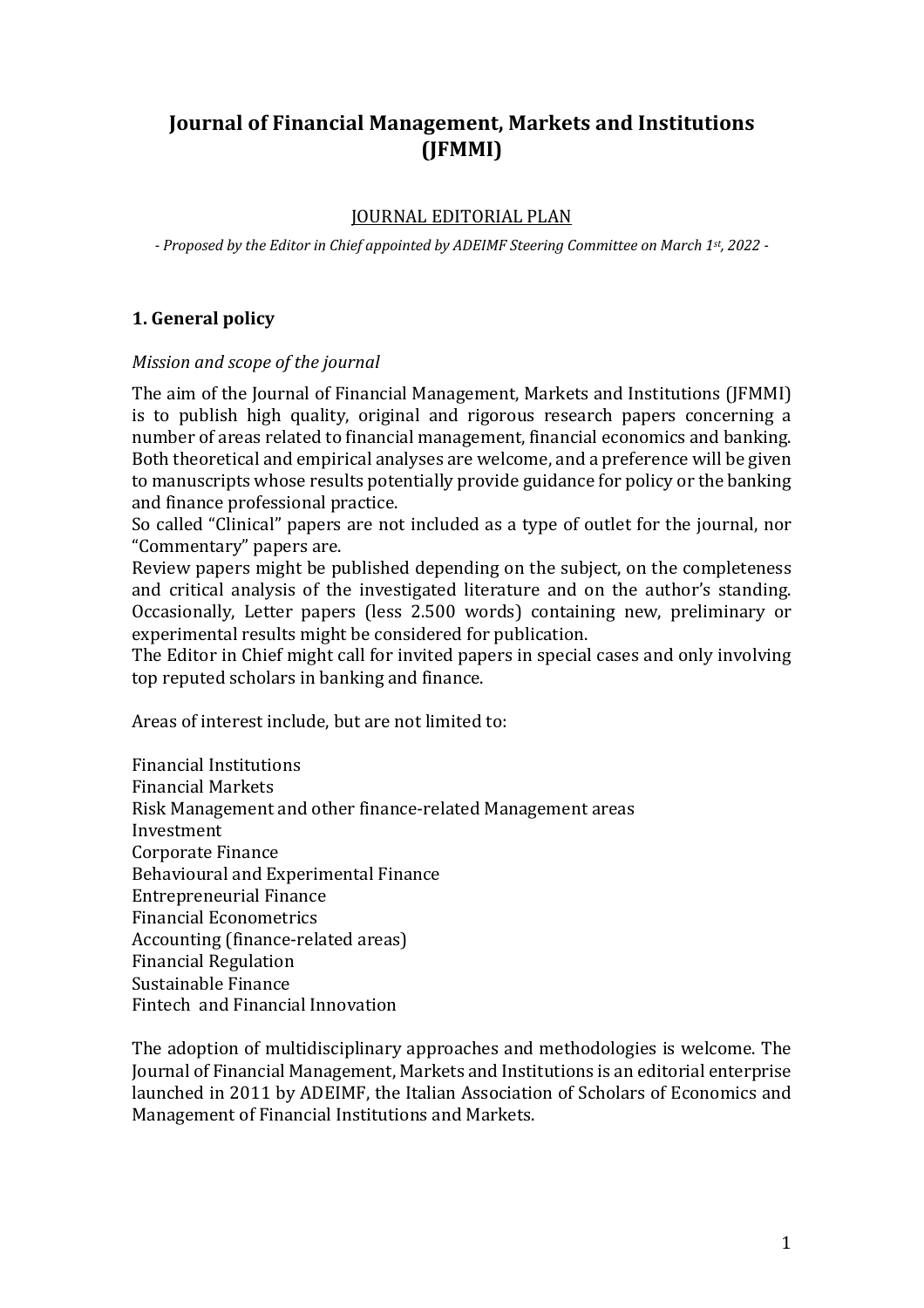## *Editorial policy*

## *Journal Standard*

The JFMMI applies the standards of the top-ten banking and finance journals internationally. We encourage our referees to follow these standards. We believe that many good manuscripts on the topics covered by the [FMMI usually do not find an appropriate outlet within the banking and finance literature. In particular, when the topics or applications cover specific issue of European countries. We are interested in publishing papers that are of interest to a general finance audience and we do not exclude papers on specific countries or cases if the conclusions can be also extrapolated to a wider geographical scope, though the attention towards emerging market economies and developing countries will be truly selective.

#### *Review Process*

Submitted papers are first considered by the Chief Editor and then assigned to a Handling Editor, which may be the Chief Editor himself, the Co-Editor or the Associate Editor who is a specialist on that topic and can request either one or two reviews from specialized referees.

Speed is also a distinctive feature of the JFMMI manuscript review process. A decision on a manuscript is intended to be taken at the second round. For manuscripts that are given an initial "revise-and-resubmit", JFMMI aims at giving a rejection, acceptance, or conditional acceptance, at the second round. If the revision involves major changes, a third round can be needed.

A desk rejection decision can be adopted by the assigned editor and will be always appropriately motivated. Desk rejection will normally be done within 2 weeks of submission.

Submission Fees are not returned to desk rejected papers.

#### *Frequency*

There will be two issues per year [we can keep this frequency at the beginning. If we are successful in getting a considerable number of manuscripts, we can expand the frequency or create sub-volumes within a volume or adding Special Issues different from regular issues].

## *Open Access Policy*

This journal provides immediate open access to its content on the principle that making research freely available to the public supports a greater global exchange of knowledge.

## *Special issues*

The IFMMI will regularly call for papers within special issues, either connected to a specific topic or to specialized prestigious conference in the field through occasional arrangements. All papers will always follow the review process of the journal.

## *Dispute policies*

Appeals against a rejection decision can be made for a fee of 200 EUR. The appeal should be motivated by the authors, describing potentially biased or low-quality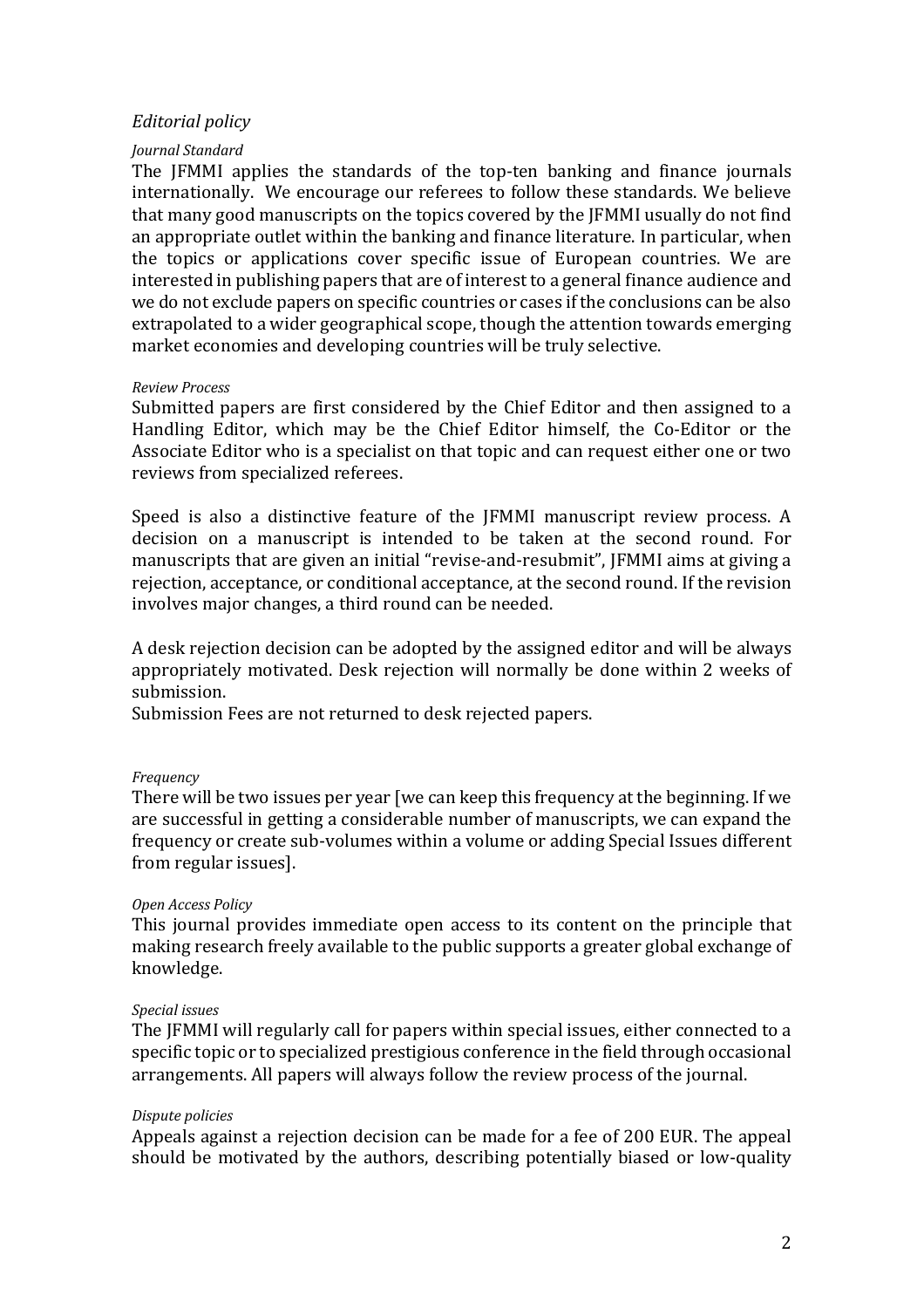reports, or the thought of an unfair treatment received from a referee. The final decision on the appeal will be made by the Chief Editor.

*Ethical issues*

It's the general ethical publishing policy of Worls Scientific Public Corporation (WSPC). See: https://www.worldscientific.com/page/journals/ethical-policy .

# **2. Journal Rating Strategy**

The major challenge for in the next three years will be to further increase its reputation and eventually its ranking in the ASN Journal rating as well as in the major scientific database (such as AJG FT, SJR, WoS). In order to achieve such a relevant goal, the new Editorial Board will operate according to the following strategic guidelines:

-) widening the composition and reputation of the Editorial Board;

-) increasing the commitment of the Editorial Board members, with specific target assigned to each one of them (solicited papers, reviewed papers, call for Special Issues submitted);

-) increasing the advertisement and promotional efforts within the international research network (conferences, seminars, workshops, webinars, doctoral colloquiums);

-) signing partnerships with focused as well as legitimated scientific associations (IFABS, EFM, among the others) and partnering special events;

-) promoting fast track review processes opportunity for papers selected within academic conferences/workshops;

-) exploiting the participation to article transfer service of WSPC to increase the iournal network:

-) increasing the efficiency of day-by-day operations run within the online publishing platform.

# **3. Proposed editorial board**

As for the proposed editorial board, it keeps many of the former members, but some changes (evidenced in purple characters) are proposed to provide the journal with a more international flavour and gender balanced structure.

The following is the new proposed composition of IFMMI Editorial board.